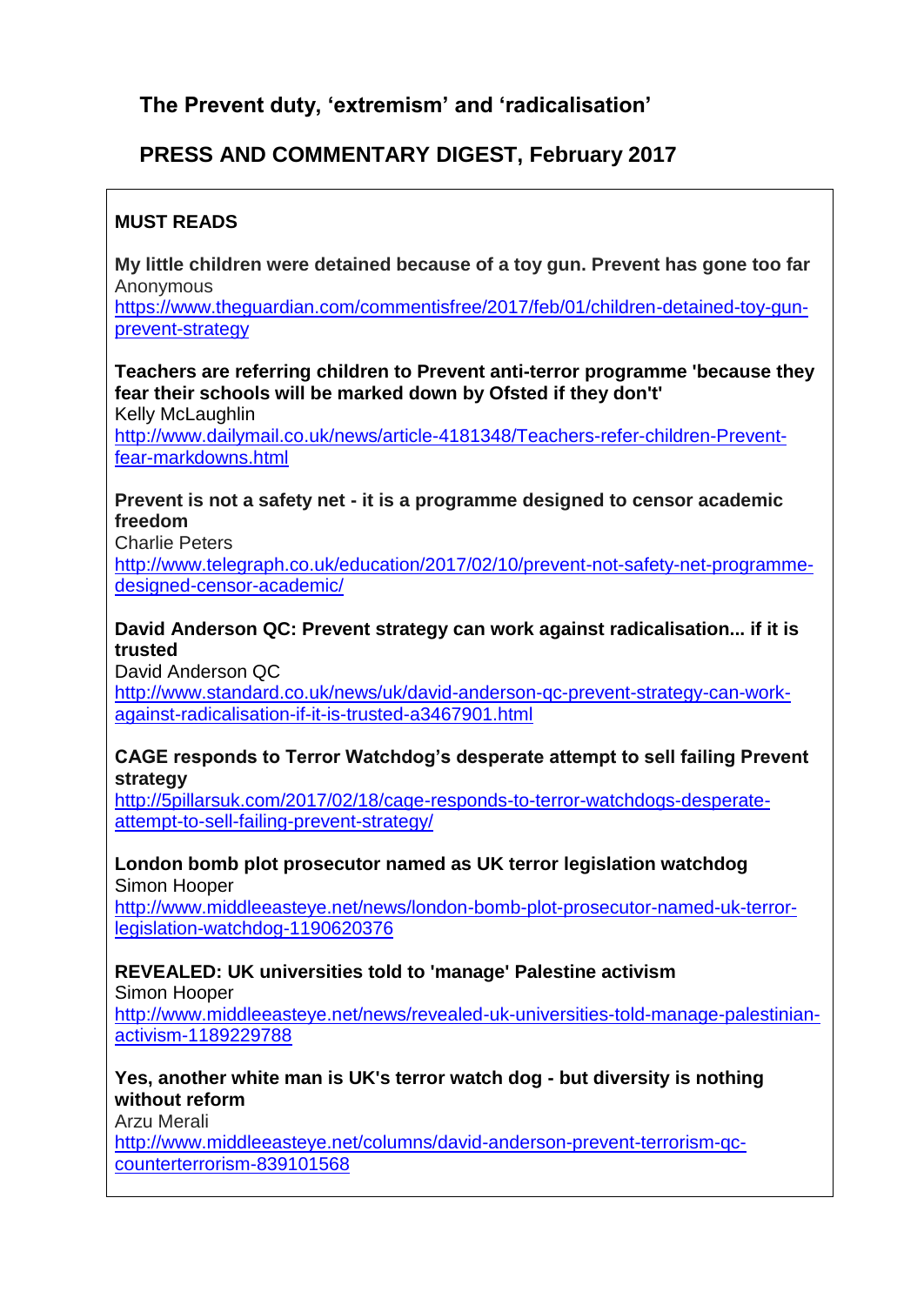## **GUIDANCE**

**Delivering the Prevent duty in a proportionate and fair way** Equality and Human Rights Commission [https://www.equalityhumanrights.com/en/publication-download/delivering-prevent](https://www.equalityhumanrights.com/en/publication-download/delivering-prevent-duty-proportionate-and-fair-way)[duty-proportionate-and-fair-way](https://www.equalityhumanrights.com/en/publication-download/delivering-prevent-duty-proportionate-and-fair-way)

A guide for higher education providers in England on how to use equality and human rights law in the context of Prevent.

01.02.17

**How Preventing Terror is Promoting Violence**  Rob Faure Walker [http://discoversociety.org/2017/02/01/how-preventing-terror-is-promoting](http://discoversociety.org/2017/02/01/how-preventing-terror-is-promoting-violence/)[violence/](http://discoversociety.org/2017/02/01/how-preventing-terror-is-promoting-violence/)

**My little children were detained because of a toy gun. Prevent has gone too far**

Anonymous

[https://www.theguardian.com/commentisfree/2017/feb/01/children-detained](https://www.theguardian.com/commentisfree/2017/feb/01/children-detained-toy-gun-prevent-strategy)[toy-gun-prevent-strategy](https://www.theguardian.com/commentisfree/2017/feb/01/children-detained-toy-gun-prevent-strategy)

**Teachers are referring children to Prevent anti-terror programme 'because they fear their schools will be marked down by Ofsted if they don't'**

Kelly McLaughlin [http://www.dailymail.co.uk/news/article-4181348/Teachers-refer-children-](http://www.dailymail.co.uk/news/article-4181348/Teachers-refer-children-Prevent-fear-markdowns.html)[Prevent-fear-markdowns.html](http://www.dailymail.co.uk/news/article-4181348/Teachers-refer-children-Prevent-fear-markdowns.html)

#### **British MP says Trump should be referred to Prevent when he visits UK** Simon Hooper

[http://www.middleeasteye.net/news/british-mp-calls-trump-be-referred](http://www.middleeasteye.net/news/british-mp-calls-trump-be-referred-prevent-programme-extremists-1625542680)[prevent-programme-extremists-1625542680](http://www.middleeasteye.net/news/british-mp-calls-trump-be-referred-prevent-programme-extremists-1625542680)



## **Donald Trump administration 'wants to cut white supremacism from counter-extremism programme'**

Lizzie Dearden

[http://www.independent.co.uk/news/world/americas/donald-trump-cut-white](http://www.independent.co.uk/news/world/americas/donald-trump-cut-white-supremacism-countering-violent-extremism-programme-neo-nazi-counter-extremism-a7558796.html)[supremacism-countering-violent-extremism-programme-neo-nazi-counter](http://www.independent.co.uk/news/world/americas/donald-trump-cut-white-supremacism-countering-violent-extremism-programme-neo-nazi-counter-extremism-a7558796.html)[extremism-a7558796.html](http://www.independent.co.uk/news/world/americas/donald-trump-cut-white-supremacism-countering-violent-extremism-programme-neo-nazi-counter-extremism-a7558796.html)



**Trump to focus counter-extremism effort solely on Muslims: Report** Ali Harb

[http://www.middleeasteye.net/news/trump-focus-counter-radicalization-efforts](http://www.middleeasteye.net/news/trump-focus-counter-radicalization-efforts-exclusively-muslims-report-2086103930)[exclusively-muslims-report-2086103930](http://www.middleeasteye.net/news/trump-focus-counter-radicalization-efforts-exclusively-muslims-report-2086103930)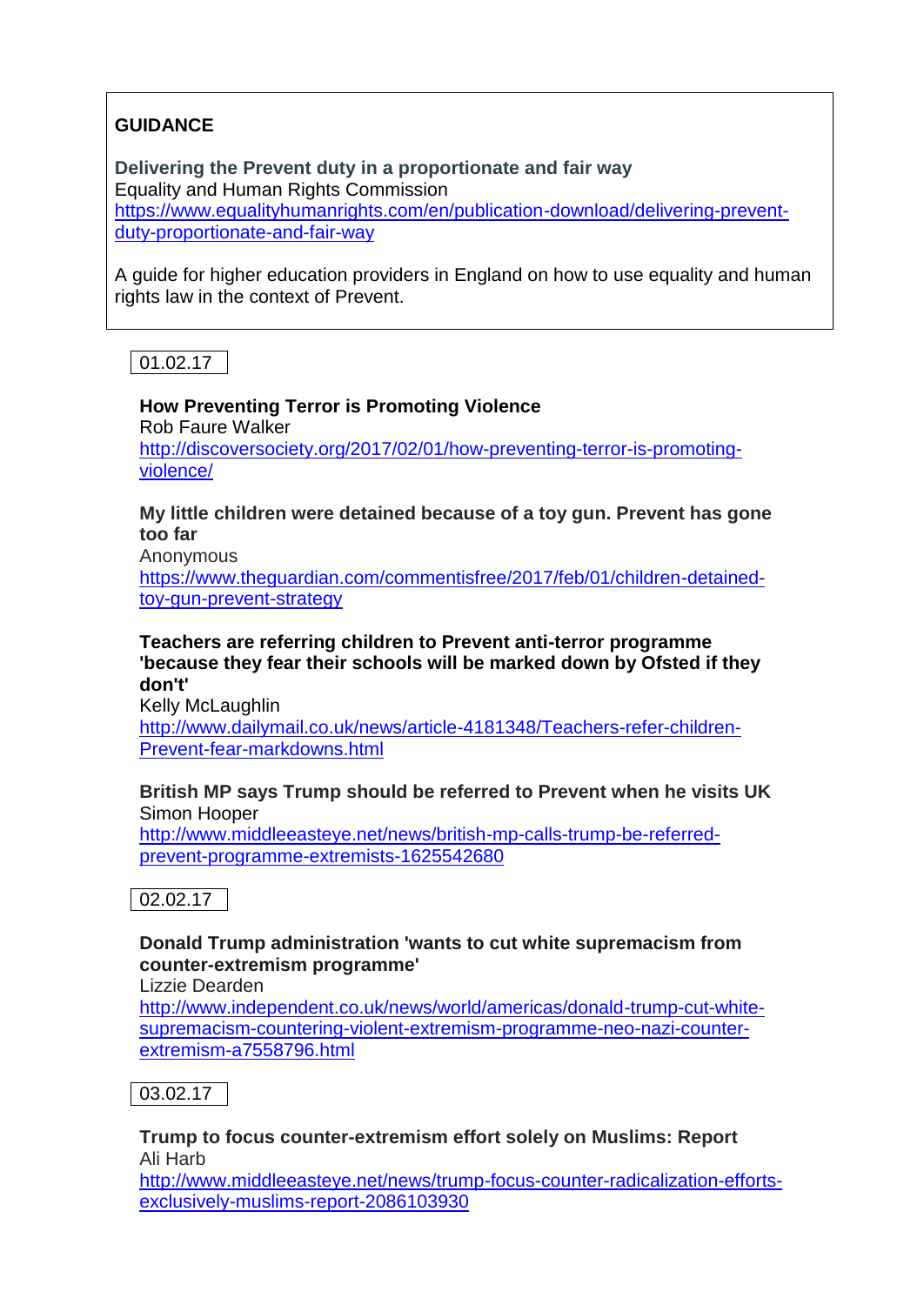#### **East Lancashire MPs criticise Government's anti-radicalisation scheme** Nic Marko

http://www.lancashiretelegraph.co.uk/news/15069511.East\_Lancashire\_MPs criticise Government s anti radicalisation scheme/

#### 06.02.17

**UK government hires M&C Saatchi to fight far-right threat** Nadia Khomami [https://www.theguardian.com/world/2017/feb/06/uks-government-hires](https://www.theguardian.com/world/2017/feb/06/uks-government-hires-advertising-giant-as-it-fights-far-right-threat)[advertising-giant-as-it-fights-far-right-threat](https://www.theguardian.com/world/2017/feb/06/uks-government-hires-advertising-giant-as-it-fights-far-right-threat)

08.02.17

#### **Prevent's exploitation of female Muslim scholars**

Quratulayn Haamidah [http://5pillarsuk.com/2017/02/08/prevents-exploitation-of-female-muslim](http://5pillarsuk.com/2017/02/08/prevents-exploitation-of-female-muslim-scholars/)[scholars/](http://5pillarsuk.com/2017/02/08/prevents-exploitation-of-female-muslim-scholars/)

## **The Prevent duty turned my young clients' lives upside down and destroyed their trust in others - it must be repealed**

Debaleena Dasgupta

[https://www.liberty-human-rights.org.uk/news/blog/prevent-duty-turned-my](https://www.liberty-human-rights.org.uk/news/blog/prevent-duty-turned-my-young-clients-lives-upside-down-and-destroyed-their-trust-others-it)[young-clients-lives-upside-down-and-destroyed-their-trust-others-it](https://www.liberty-human-rights.org.uk/news/blog/prevent-duty-turned-my-young-clients-lives-upside-down-and-destroyed-their-trust-others-it)

10.02.17

**Children as young as four to be taught about extremism as part of plans to toughen up Prevent strategy, leaked proposals reveal** Harry Yorke

[http://www.telegraph.co.uk/education/2017/02/10/children-young-four-taught](http://www.telegraph.co.uk/education/2017/02/10/children-young-four-taught-extremism-part-plans-toughen-prevent/)[extremism-part-plans-toughen-prevent/](http://www.telegraph.co.uk/education/2017/02/10/children-young-four-taught-extremism-part-plans-toughen-prevent/)

## **Secretive anti-subversion police units are no way to combat Britain's far right**

Jenny Jones

[https://www.theguardian.com/commentisfree/2017/feb/10/anti-subversion](https://www.theguardian.com/commentisfree/2017/feb/10/anti-subversion-police-britains-far-right)[police-britains-far-right](https://www.theguardian.com/commentisfree/2017/feb/10/anti-subversion-police-britains-far-right)

## **Prevent is not a safety net - it is a programme designed to censor academic freedom**

Charlie Peters

[http://www.telegraph.co.uk/education/2017/02/10/prevent-not-safety-net](http://www.telegraph.co.uk/education/2017/02/10/prevent-not-safety-net-programme-designed-censor-academic/)[programme-designed-censor-academic/](http://www.telegraph.co.uk/education/2017/02/10/prevent-not-safety-net-programme-designed-censor-academic/)



#### **Charity launches free Prevent resource at anti-extremism conference** Samantha Lauren King

[https://schoolsweek.co.uk/charity-launches-free-prevent-resource-at-anti](https://schoolsweek.co.uk/charity-launches-free-prevent-resource-at-anti-extremism-conference/)[extremism-conference/](https://schoolsweek.co.uk/charity-launches-free-prevent-resource-at-anti-extremism-conference/)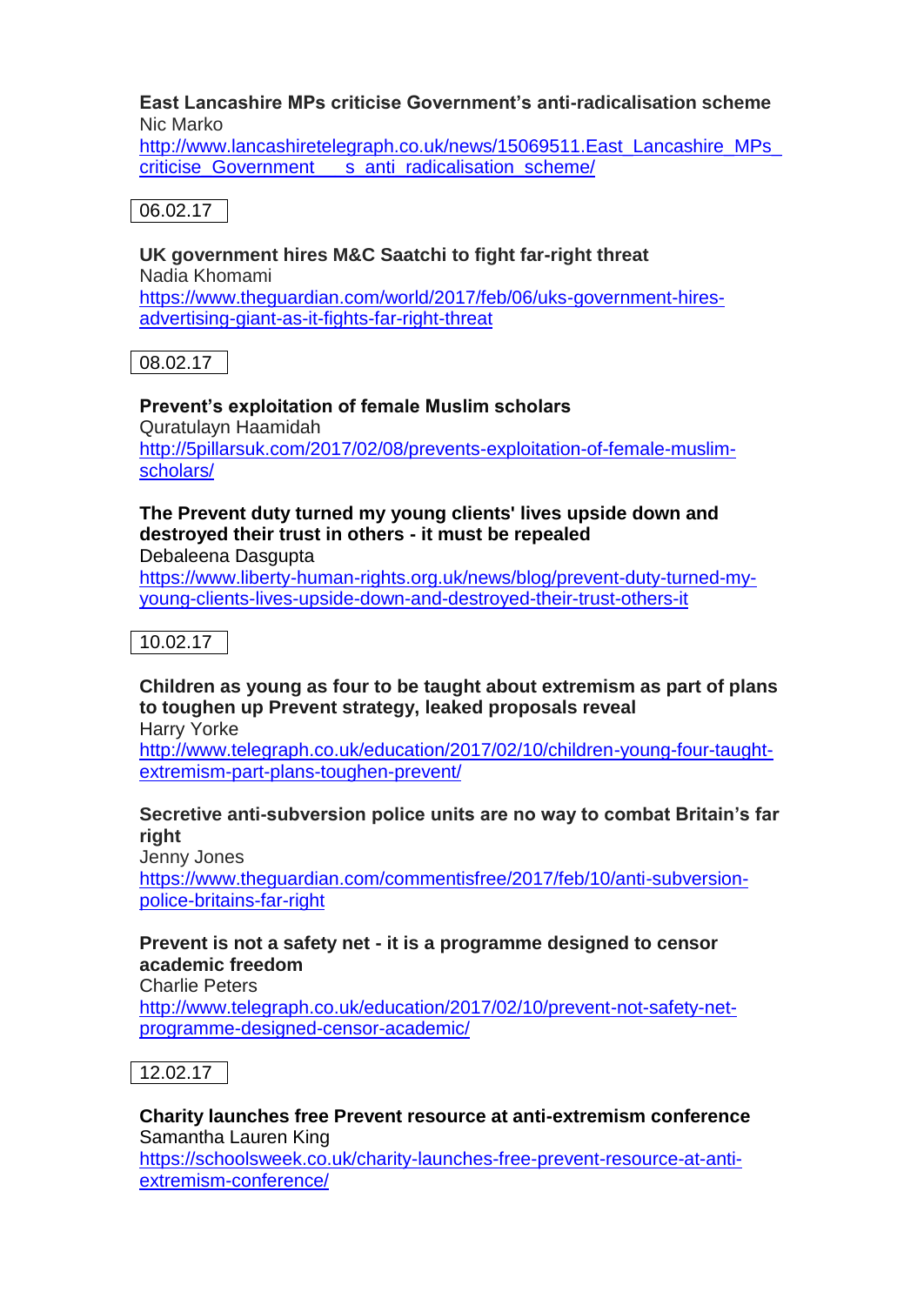

# **Neo-Nazi pipe bomb teenager given rehabilitation order**

<http://www.bbc.co.uk/news/uk-england-leeds-38962931>

#### **Bradford pipe bomb teenager is spared jail**

[http://www.itv.com/news/calendar/2017-02-13/bradford-pipe-bomb-teenager](http://www.itv.com/news/calendar/2017-02-13/bradford-pipe-bomb-teenager-is-spared-jail/)[is-spared-jail/](http://www.itv.com/news/calendar/2017-02-13/bradford-pipe-bomb-teenager-is-spared-jail/)

#### **48 Questions the FBI Uses to Determine if Someone Is a Likely Terrorist** Cora Currier, Murtaza Hussain

[https://theintercept.com/2017/02/13/48-questions-the-fbi-uses-to-determine-if](https://theintercept.com/2017/02/13/48-questions-the-fbi-uses-to-determine-if-someone-is-a-likely-terrorist/)[someone-is-a-likely-terrorist/](https://theintercept.com/2017/02/13/48-questions-the-fbi-uses-to-determine-if-someone-is-a-likely-terrorist/)

#### **Prevent scaremongering is dangerous - our anti-terror programme is vital in the battle against extremism**

Hifsa Haroon-Iqbal [http://www.telegraph.co.uk/education/2017/02/13/prevent-scaremongering](http://www.telegraph.co.uk/education/2017/02/13/prevent-scaremongering-dangerous-anti-terror-programme-vital/)[dangerous-anti-terror-programme-vital/](http://www.telegraph.co.uk/education/2017/02/13/prevent-scaremongering-dangerous-anti-terror-programme-vital/)

14.02.17

## **The boy who watched IS beheading videos**

Matthew Price <http://www.bbc.co.uk/news/uk-38959615>



#### **Charity Commission looking into the Henry Jackson Society** Rebecca Cooney

[http://www.thirdsector.co.uk/charity-commission-looking-henry-jackson](http://www.thirdsector.co.uk/charity-commission-looking-henry-jackson-society/governance/article/1424329)[society/governance/article/1424329](http://www.thirdsector.co.uk/charity-commission-looking-henry-jackson-society/governance/article/1424329)

## **Narendra Modi asks British MPs to raise 'collective voice' against terrorism**

Elizabeth Roche [http://www.livemint.com/Politics/JsGZqSnmbJwFpaxaXWEyqL/Narendra-](http://www.livemint.com/Politics/JsGZqSnmbJwFpaxaXWEyqL/Narendra-Modi-asks-British-MPs-to-raise-collective-voice-a.html)[Modi-asks-British-MPs-to-raise-collective-voice-a.html](http://www.livemint.com/Politics/JsGZqSnmbJwFpaxaXWEyqL/Narendra-Modi-asks-British-MPs-to-raise-collective-voice-a.html)

## **Prevent – Evening Standard op-ed**

David Anderson [https://terrorismlegislationreviewer.independent.gov.uk/prevent-evening](https://terrorismlegislationreviewer.independent.gov.uk/prevent-evening-standard-op-ed/)[standard-op-ed/](https://terrorismlegislationreviewer.independent.gov.uk/prevent-evening-standard-op-ed/)



#### **David Anderson QC: Prevent strategy can work against radicalisation... if it is trusted** David Anderson QC [http://www.standard.co.uk/news/uk/david-anderson-qc-prevent-strategy-can-](http://www.standard.co.uk/news/uk/david-anderson-qc-prevent-strategy-can-work-against-radicalisation-if-it-is-trusted-a3467901.html)

[work-against-radicalisation-if-it-is-trusted-a3467901.html](http://www.standard.co.uk/news/uk/david-anderson-qc-prevent-strategy-can-work-against-radicalisation-if-it-is-trusted-a3467901.html)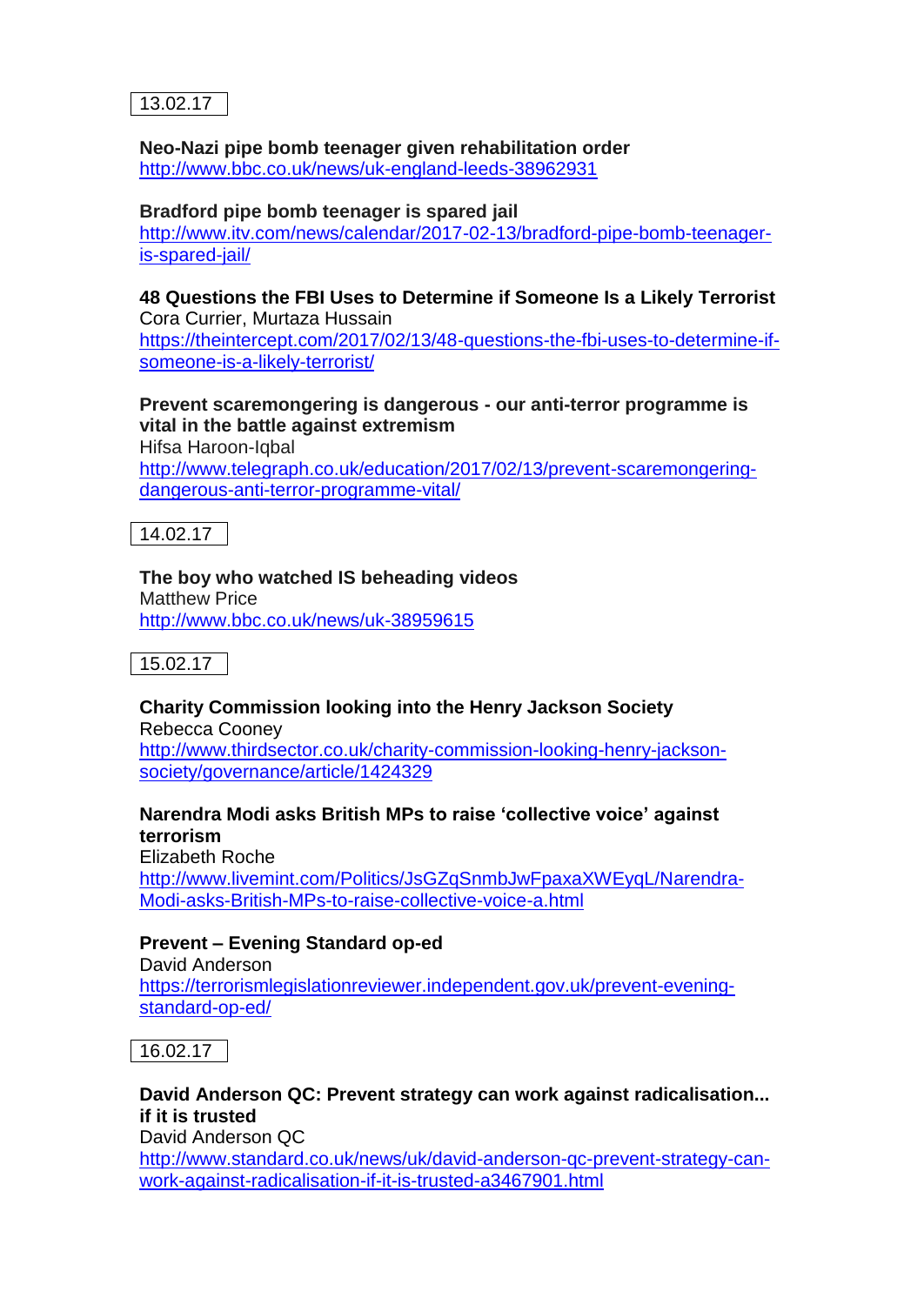**One in four 'extremists' reported to Government's deradicalisation programme are far-Right sympathisers, figures show** Harry Yorke [http://www.telegraph.co.uk/news/2017/02/15/one-four-extremists-reported](http://www.telegraph.co.uk/news/2017/02/15/one-four-extremists-reported-governments-deradicalisation-programme/)[governments-deradicalisation-programme/](http://www.telegraph.co.uk/news/2017/02/15/one-four-extremists-reported-governments-deradicalisation-programme/)

**Evening Standard comment: Counter-extremism and the terrorist threat** [http://www.standard.co.uk/comment/comment/evening-standard-comment](http://www.standard.co.uk/comment/comment/evening-standard-comment-counterextremism-and-the-terrorist-threat-a3467616.html)[counterextremism-and-the-terrorist-threat-a3467616.html](http://www.standard.co.uk/comment/comment/evening-standard-comment-counterextremism-and-the-terrorist-threat-a3467616.html)

#### **Radicalisation of Youths: Families alone are not responsible**

[M Abul Kalam Azad](http://www.thedailystar.net/author/m-abul-kalam-azad) [http://www.thedailystar.net/backpage/radicalisation-youths-families-alone-are](http://www.thedailystar.net/backpage/radicalisation-youths-families-alone-are-not-responsible-1361956)[not-responsible-1361956](http://www.thedailystar.net/backpage/radicalisation-youths-families-alone-are-not-responsible-1361956)

#### **If you answer 'yes' to these questions it may mean you're a terrorist** Josh Withey

[https://www.indy100.com/article/fbi-terrorism-leaked-document-america](https://www.indy100.com/article/fbi-terrorism-leaked-document-america-camping-laser-tag-national-security-questionnaire-7581176n)[camping-laser-tag-national-security-questionnaire-7581176n](https://www.indy100.com/article/fbi-terrorism-leaked-document-america-camping-laser-tag-national-security-questionnaire-7581176n)

17.02.17

#### **Terrorism: A history of violence**

Peter Oborne [http://www.middleeasteye.net/essays/david-anderson-and-definition-terrorism-](http://www.middleeasteye.net/essays/david-anderson-and-definition-terrorism-608161931)[608161931](http://www.middleeasteye.net/essays/david-anderson-and-definition-terrorism-608161931)

## **Terror Watchdog tries to sell failed PREVENT strategy despite not being his remit**

**CAGE**

[https://cage.ngo/article/terror-watchdog-tries-to-sell-failed-prevent-strategy](https://cage.ngo/article/terror-watchdog-tries-to-sell-failed-prevent-strategy-despite-not-being-his-remit/)[despite-not-being-his-remit/](https://cage.ngo/article/terror-watchdog-tries-to-sell-failed-prevent-strategy-despite-not-being-his-remit/)

18.02.17

#### **CAGE responds to Terror Watchdog's desperate attempt to sell failing Prevent strategy**

[http://5pillarsuk.com/2017/02/18/cage-responds-to-terror-watchdogs](http://5pillarsuk.com/2017/02/18/cage-responds-to-terror-watchdogs-desperate-attempt-to-sell-failing-prevent-strategy/)[desperate-attempt-to-sell-failing-prevent-strategy/](http://5pillarsuk.com/2017/02/18/cage-responds-to-terror-watchdogs-desperate-attempt-to-sell-failing-prevent-strategy/)

#### **Crowdfunding campaign launched for banned school governor in Trojan Horse plot**

Tahir Alam

[http://5pillarsuk.com/2017/02/18/crowdfunding-campaign-launched-for](http://5pillarsuk.com/2017/02/18/crowdfunding-campaign-launched-for-banned-school-governor-in-trojan-horse-plot/)[banned-school-governor-in-trojan-horse-plot/](http://5pillarsuk.com/2017/02/18/crowdfunding-campaign-launched-for-banned-school-governor-in-trojan-horse-plot/)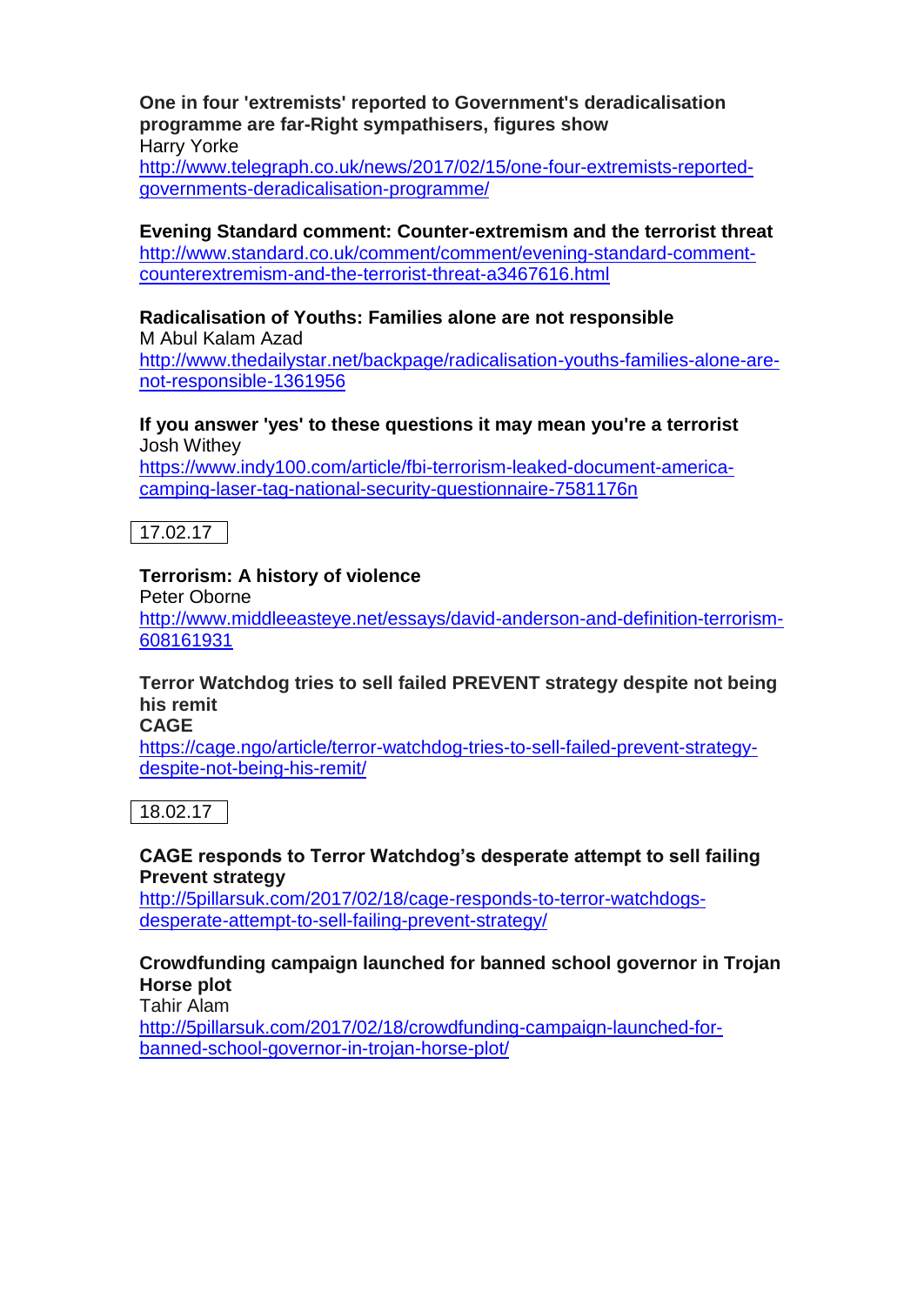

## **Diane Abbott fears 'TURBOCHARGED radicalisation' of white men after racist attacks online**

Ajay Nair

[http://www.express.co.uk/news/uk/769246/diane-abbott-labour-racist-attacks](http://www.express.co.uk/news/uk/769246/diane-abbott-labour-racist-attacks-radicalisation-white-men-sky-sophy-ridge)[radicalisation-white-men-sky-sophy-ridge](http://www.express.co.uk/news/uk/769246/diane-abbott-labour-racist-attacks-radicalisation-white-men-sky-sophy-ridge)

## 20.02.17

#### **London bomb plot prosecutor named as UK terror legislation watchdog** Simon Hooper

[http://www.middleeasteye.net/news/london-bomb-plot-prosecutor-named-uk](http://www.middleeasteye.net/news/london-bomb-plot-prosecutor-named-uk-terror-legislation-watchdog-1190620376)[terror-legislation-watchdog-1190620376](http://www.middleeasteye.net/news/london-bomb-plot-prosecutor-named-uk-terror-legislation-watchdog-1190620376)

**'Trojan Horse' claims at Oldham's Clarksfield school rejected** <http://www.bbc.co.uk/news/uk-england-manchester-39027295>

**"HOPE not hate" gives platform to Sara Khan to target Muslim activists** [http://5pillarsuk.com/2017/02/20/hope-not-hate-gives-platform-to-sara-khan](http://5pillarsuk.com/2017/02/20/hope-not-hate-gives-platform-to-sara-khan-to-target-muslim-activists/)[to-target-muslim-activists/](http://5pillarsuk.com/2017/02/20/hope-not-hate-gives-platform-to-sara-khan-to-target-muslim-activists/)

**British Muslim teacher denied entry to US on school trip** Steven Morris [https://www.theguardian.com/us-news/2017/feb/20/british-muslim-teacher](https://www.theguardian.com/us-news/2017/feb/20/british-muslim-teacher-denied-entry-to-us-on-school-trip)[denied-entry-to-us-on-school-trip](https://www.theguardian.com/us-news/2017/feb/20/british-muslim-teacher-denied-entry-to-us-on-school-trip)

 $21.02.17$ 

**PREVENT & THE CHANNEL PROGRAMME: Mum tells of how her schoolboy son wanted to convert to Islam and why she eventually walked into a police station to report her concerns**

[http://www.asianimage.co.uk/news/15103704.PREVENT\\_\\_\\_THE\\_CHANNEL](http://www.asianimage.co.uk/news/15103704.PREVENT___THE_CHANNEL_PROGRAMME__Mum_tells_of_how_her_schoolboy_son_wanted_to_convert_to_Islam_and_why_she_eventually_walked_into_a_police_station_to_report_her_concerns/) PROGRAMME \_ Mum\_tells\_of\_how\_her\_schoolboy\_son\_wanted\_to\_conve [rt\\_to\\_Islam\\_and\\_why\\_she\\_eventually\\_walked\\_into\\_a\\_police\\_station\\_to\\_repo](http://www.asianimage.co.uk/news/15103704.PREVENT___THE_CHANNEL_PROGRAMME__Mum_tells_of_how_her_schoolboy_son_wanted_to_convert_to_Islam_and_why_she_eventually_walked_into_a_police_station_to_report_her_concerns/) [rt\\_her\\_concerns/](http://www.asianimage.co.uk/news/15103704.PREVENT___THE_CHANNEL_PROGRAMME__Mum_tells_of_how_her_schoolboy_son_wanted_to_convert_to_Islam_and_why_she_eventually_walked_into_a_police_station_to_report_her_concerns/)

22.02.17

**REVEALED: UK universities told to 'manage' Palestine activism** Simon Hooper

[http://www.middleeasteye.net/news/revealed-uk-universities-told-manage](http://www.middleeasteye.net/news/revealed-uk-universities-told-manage-palestinian-activism-1189229788)[palestinian-activism-1189229788](http://www.middleeasteye.net/news/revealed-uk-universities-told-manage-palestinian-activism-1189229788)

**Lindsay Lohan: 'I was racially profiled and asked to remove headscarf at Heathrow'**

Catherine Shoard

[https://www.theguardian.com/film/2017/feb/22/lindsay-lohan-racially-profiled](https://www.theguardian.com/film/2017/feb/22/lindsay-lohan-racially-profiled-asked-to-remove-headscarf-heathrow-airport?CMP=fb_gu)[asked-to-remove-headscarf-heathrow-airport?CMP=fb\\_gu](https://www.theguardian.com/film/2017/feb/22/lindsay-lohan-racially-profiled-asked-to-remove-headscarf-heathrow-airport?CMP=fb_gu)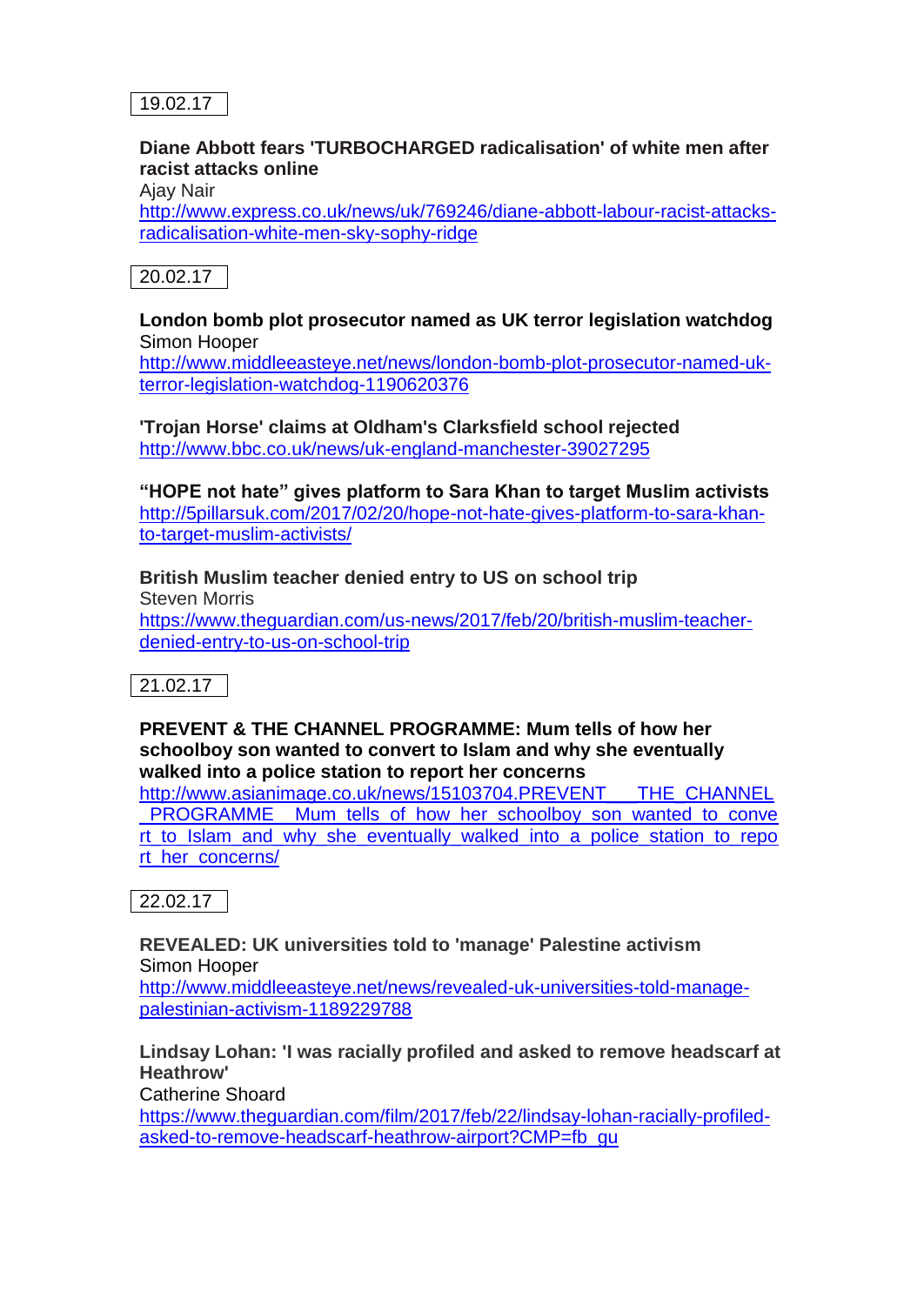**Moazzam Begg: Guantanamo does not explain choices of British IS suicide bomber**

[http://www.middleeasteye.net/columns/despite-jamal-al-harith-guantanamo](http://www.middleeasteye.net/columns/despite-jamal-al-harith-guantanamo-doesnt-produce-islamic-state-fighters-1642284636)[doesnt-produce-islamic-state-fighters-1642284636](http://www.middleeasteye.net/columns/despite-jamal-al-harith-guantanamo-doesnt-produce-islamic-state-fighters-1642284636)

**Pro-Palestine activism must be 'managed' under counter-extremism strategy, universities told**

<https://www.rt.com/uk/378295-palestine-prevent-radicalisation-university/>

**Swansea charity worker claims he was questioned about extremism and radicalisation when he returned from Iraq**

Dean Thomas-Welch [http://www.itv.com/news/wales/2017-02-22/swansea-charity-worker-claims](http://www.itv.com/news/wales/2017-02-22/swansea-charity-worker-claims-he-was-questioned-returning-from-iraq/)[he-was-questioned-returning-from-iraq/](http://www.itv.com/news/wales/2017-02-22/swansea-charity-worker-claims-he-was-questioned-returning-from-iraq/)

**OSCE seeks to defuse conflicts, combat radicalization and build trust, UN Security Council told**

[http://www.un.org/apps/news/story.asp?NewsID=56224#.WK6r\\_fmLSHs](http://www.un.org/apps/news/story.asp?NewsID=56224#.WK6r_fmLSHs)

**British anti-terror policy 'failed to stop' UK-born IS suicide attacker** [http://www.middleeasteye.net/news/british-anti-terror-policy-failed-stop-uk](http://www.middleeasteye.net/news/british-anti-terror-policy-failed-stop-uk-born-suicide-attacker-1032629376)[born-suicide-attacker-1032629376](http://www.middleeasteye.net/news/british-anti-terror-policy-failed-stop-uk-born-suicide-attacker-1032629376)

**Failing to understand hate, Hope not Hate becomes platform for Home Office propaganda**

CAGE

[https://cage.ngo/article/failing-to-understand-hate-hope-not-hate-becomes](https://cage.ngo/article/failing-to-understand-hate-hope-not-hate-becomes-platform-for-home-office-propaganda/)[platform-for-home-office-propaganda/](https://cage.ngo/article/failing-to-understand-hate-hope-not-hate-becomes-platform-for-home-office-propaganda/)

## 23.02.17

**How to stop future Ronald Fiddlers: The former head of "Prevent" on how radicalisation can be countered**

Arthur Snell

[http://www.prospectmagazine.co.uk/world/how-to-stop-ronald-fiddlers](http://www.prospectmagazine.co.uk/world/how-to-stop-ronald-fiddlers-terrorism-extremism-islamic-state-prevent)[terrorism-extremism-islamic-state-prevent](http://www.prospectmagazine.co.uk/world/how-to-stop-ronald-fiddlers-terrorism-extremism-islamic-state-prevent)

**Acculturation, violent radicalisation, and religious fundamentalism** Dinesh Bhugra, Antonio Ventriglio, Kamaldeep Bhui [http://www.thelancet.com/journals/lanpsy/article/PIIS2215-0366\(16\)30357-](http://www.thelancet.com/journals/lanpsy/article/PIIS2215-0366(16)30357-1/fulltext) [1/fulltext](http://www.thelancet.com/journals/lanpsy/article/PIIS2215-0366(16)30357-1/fulltext)

**French attempts to 'de-radicalise' homegrown jihadists pronounced a 'total fiasco'**

Henry Samuel

[http://www.telegraph.co.uk/news/2017/02/23/french-attempts-de-radicalise](http://www.telegraph.co.uk/news/2017/02/23/french-attempts-de-radicalise-homegrown-jihadists-pronounced/)[homegrown-jihadists-pronounced/](http://www.telegraph.co.uk/news/2017/02/23/french-attempts-de-radicalise-homegrown-jihadists-pronounced/)